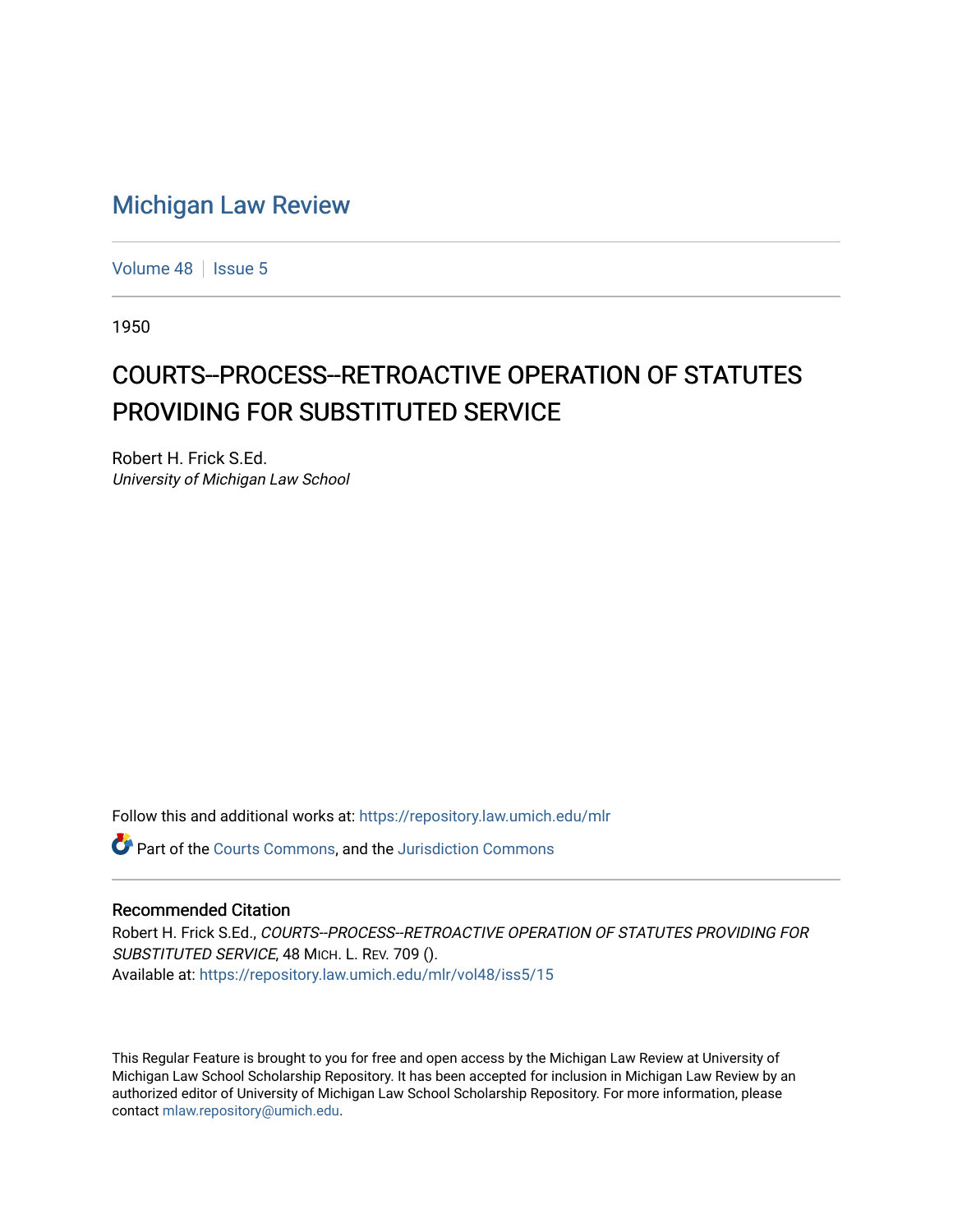COURTS-PROCESS-RETROACTIVE OPERATION OF STATUTES PROVIDING FOR SUBSTITUTED SERVICE-Plaintiff, a stockholder of a South Carolina corporation, commenced a derivative suit against former directors of the corporation by serving a summons and complaint on the Secretary of State of South Carolina. Plaintiff relied on a statute providing that nonresident directors of domestic corporations, by acceptance of election or appointment as directors, should be held to have appointed the Secretary of State their agent for service of process.1 The statute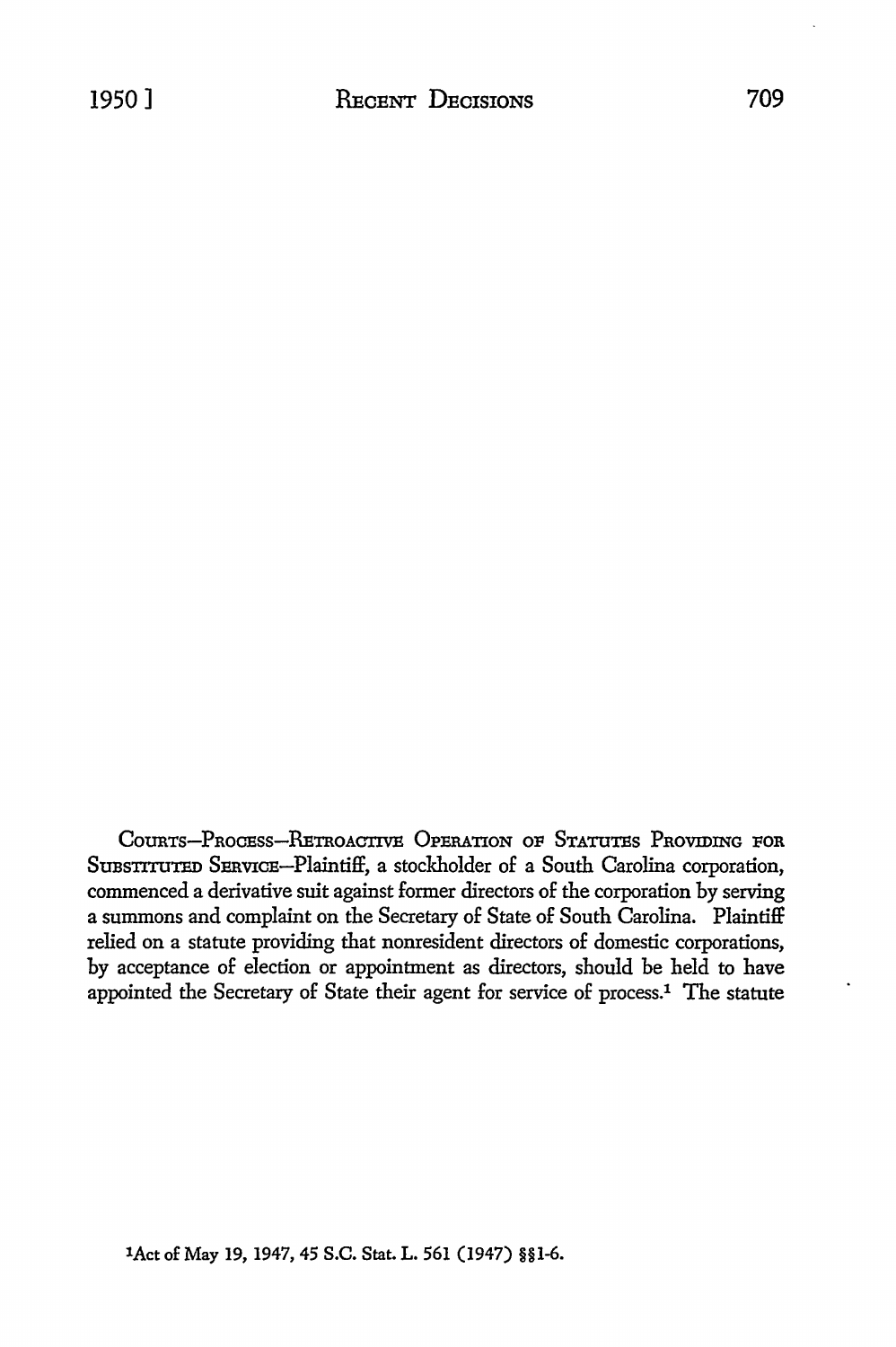became effective in May, 1947. Defendants, residents of New Jersey and Maryland, had resigned as directors of the corporation in December, 1946. On appeal from a judgment vacating the service of process, *held,* affirmed. A statute will not be construed to have a retroactive effect unless such a construction is required by the express words of the statute or must necessarily be implied from the language used. *Johnson v. Baldwin*, *(S.C. 1949)* 53 S.E. (2d) 785.

Judicial aversion to the retroactive application of statutes is of ancient origin,<sup>2</sup> and is based on the assumption that retroactive laws generally operate unfairly.<sup>3</sup> This has given rise to a strict rule of construction, both in England<sup>4</sup> and the United States,<sup>5</sup> which presumes that statutes affecting substantive rights are intended to operate prospectively only, in absence of strong statutory language to the contrary. <sup>6</sup> Procedural or remedial statutes, however, are not subject to the rule, and are generally held to apply retroactively if this is consistent with legislative intent.<sup>7</sup> Although these rules have been continually reaffirmed by the courts, the dividing line between substance and procedure remains hazy,<sup>8</sup> both courts and writers taking varying positions on the question. 9 The court in the principal case considers the acquisition of jurisdiction by substituted service of process to affect a substantive right of the defendant. Other courts have taken the same view with respect to statutes providing for substituted service on state officials in negligence actions against nonresident motorists. One basis for these decisions is the theory that the relation between the nonresident and the official is contractual, and that contractual rights and obligations are substantive.10 Other courts, however, have held these statutes purely procedural, maintaining that the relation arises solely

<sup>2</sup>It was known to Roman law and entered English law through the writings of Bracton. Smead, "The Rule Against Retroactive Legislation," 20 MINN. L. REv. 775 (1936).

<sup>3</sup> There is a judicial premonition that retroactive statutes are characterized by want of notice, lack of knowledge of past conditions, and that they disturb feelings of security in past transactions: 2 SUTHERLAND, STATUTORY CONSTRUCTION §2201 (1943).

<sup>4</sup>31 HALSBURY, LAws oF ENGLAND 513 (1938).

5The rule originated in the United States in Kent's dictum in Dash v. Van Kleek, 7 Johns (N.Y.) 477, 5 Am. Dec. 291 (1811). For a compilation of cases, see 50 Am. Jun. 478 (1944).

<sup>6</sup> While retroactive laws are not prohibited per se, they are limited by the contracts, ex post facto, and due process clause of the U.S. Constitution. Smead, "The Rule Against Retroactive Legislation," 20 MINN. L. REv. 775 (1936); Smith, ''Retroactive Laws and Vested Rights," 5 Tmr. L. REv. 231 (1927); 6 TEx. L. REv. 409 (1928). Several state constitutions expressly prohibit retroactive legislation: 2 SunmRLAND, STATUTORY CoNSTRUCTION §2204 (1943).

<sup>7</sup>Shielcrawt v. Moffet, 294 N.Y. 180, 61 N.E. (2d) 435 (1945); 50 AM. Jun. 505, §482 (1943) and cases cited.

s Boyd v. Bell (D.C. N.Y. 1945) 64 F. Supp. 22; Shielcrawt v. Moffet, supra, note 7. 9 That there is no distinction, see CHAMBERLAYNE, THE MODERN LAW OF EVIDENCE §171 (1911). That the distinction has practical value, see Ailes, "Substance and Procedure in Conflict of Laws," 39 MicH. L. REv. 392 (1941). That no mechanical test should be applied and that the distinction should depend on the purpose for which it is being made, see Cook," 'Substance' and 'Procedure' in the Conflict of Laws," 42 YALE L. J. 333 (1933).

10 Paraboschi v. Shaw, 258 Mass. 531, 155 N.E. 445 (1927); Ashley v. Brown, 198 N.C. 369, 151 S.E. 725 (1930).